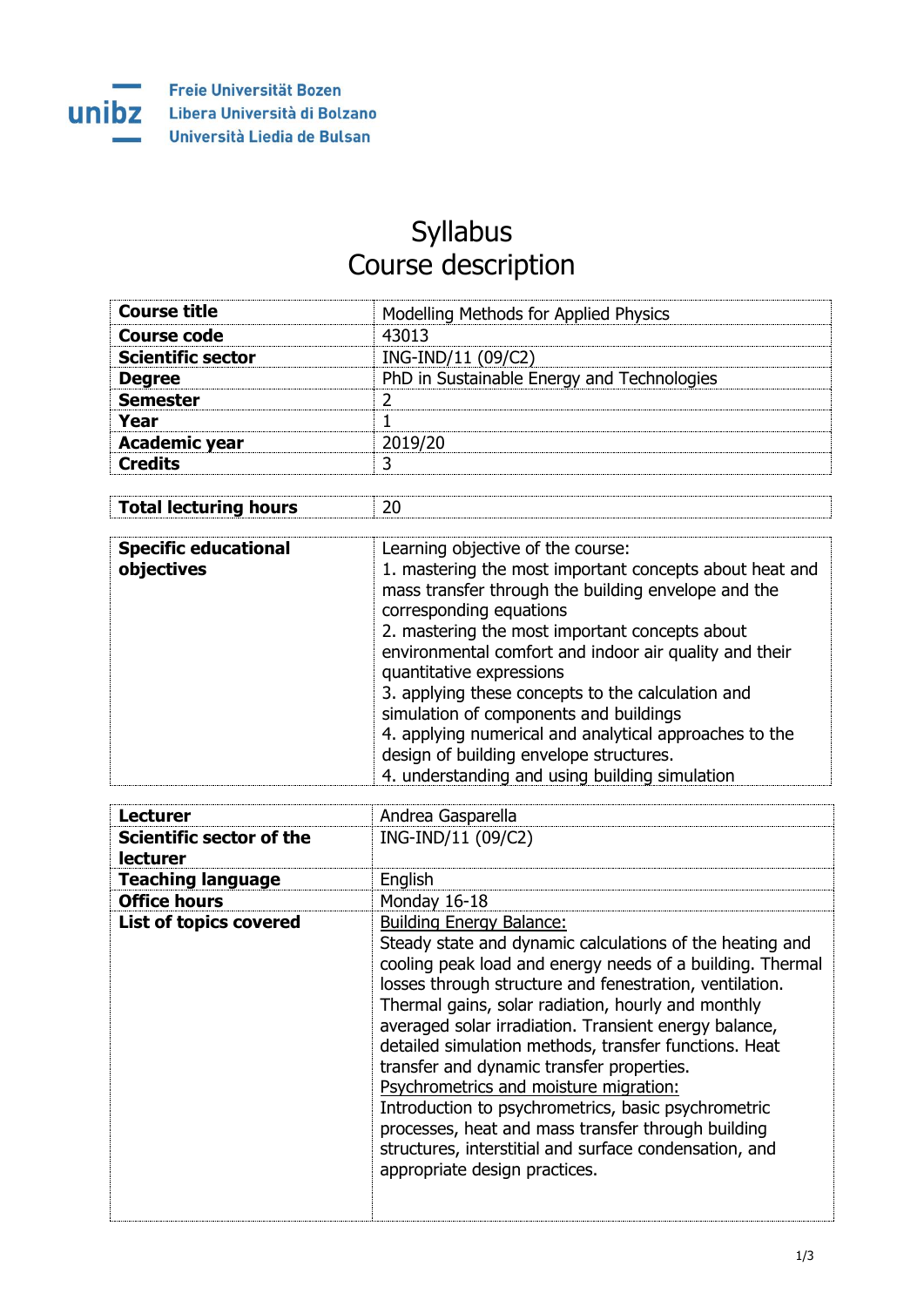

|                        | Environmental comfort:<br>Energy balance of human body, sensible and latent heat<br>exchanges with the environment, thermal comfort,<br>relevant factors affecting comfort in winter and summer,<br>evaluation indices, effective temperature. Indoor air<br>quality and evaluation indexes. Measurement and<br>instruments.<br>European and international standards:<br>Contents and application of the European and international<br>standards about the calculation of energy use for space<br>heating and cooling and the energy performance of<br>buildings. |
|------------------------|-------------------------------------------------------------------------------------------------------------------------------------------------------------------------------------------------------------------------------------------------------------------------------------------------------------------------------------------------------------------------------------------------------------------------------------------------------------------------------------------------------------------------------------------------------------------|
| <b>Teaching format</b> | Lectures (blackboard and/or slides) and spreadsheet<br><i>implementation.</i>                                                                                                                                                                                                                                                                                                                                                                                                                                                                                     |

| <b>Learning outcomes</b> | (1) Knowledge and understanding:                    |
|--------------------------|-----------------------------------------------------|
|                          | Building energy balance terms                       |
|                          | Building envelope behavior (heat and<br>mass        |
|                          | transfer)                                           |
|                          | Occupants' thermal comfort                          |
|                          | Indoor air quality                                  |
|                          | (2) Applying Knowledge and understanding:           |
|                          | Solving the main energy balance calculation aspects |
|                          | and using simulation                                |
|                          | Calculating heat and mass transfer in building      |
|                          | components                                          |
|                          | Assessing thermal comfort                           |
|                          | Sizing ventilation systems                          |
|                          | (3) Making judgments:                               |
|                          | different<br>Comparing<br>building<br>envelope      |
|                          | configuration and contrasting their performance     |
|                          | Optimizing the envelope design as for heat and      |
|                          | mass transfer                                       |
|                          | Assessing thermal comfort and making decisions      |
|                          | about improvement strategies                        |
|                          | Assessing and improving indoor air quality          |
|                          | (4) Communication skills:                           |
|                          | Using the appropriate technical vocabulary related  |
|                          | to the topic                                        |
|                          | Preparing a report representing and summarizing     |
|                          | complex results and providing<br>appropriate        |
|                          | interpretation                                      |
|                          | (5) Learning skills                                 |
|                          | Decomposing a complex problem into sub-             |
|                          | problems, finding the analytical expression and the |
|                          | numerical solution                                  |
|                          | Comparing different methods and sources             |